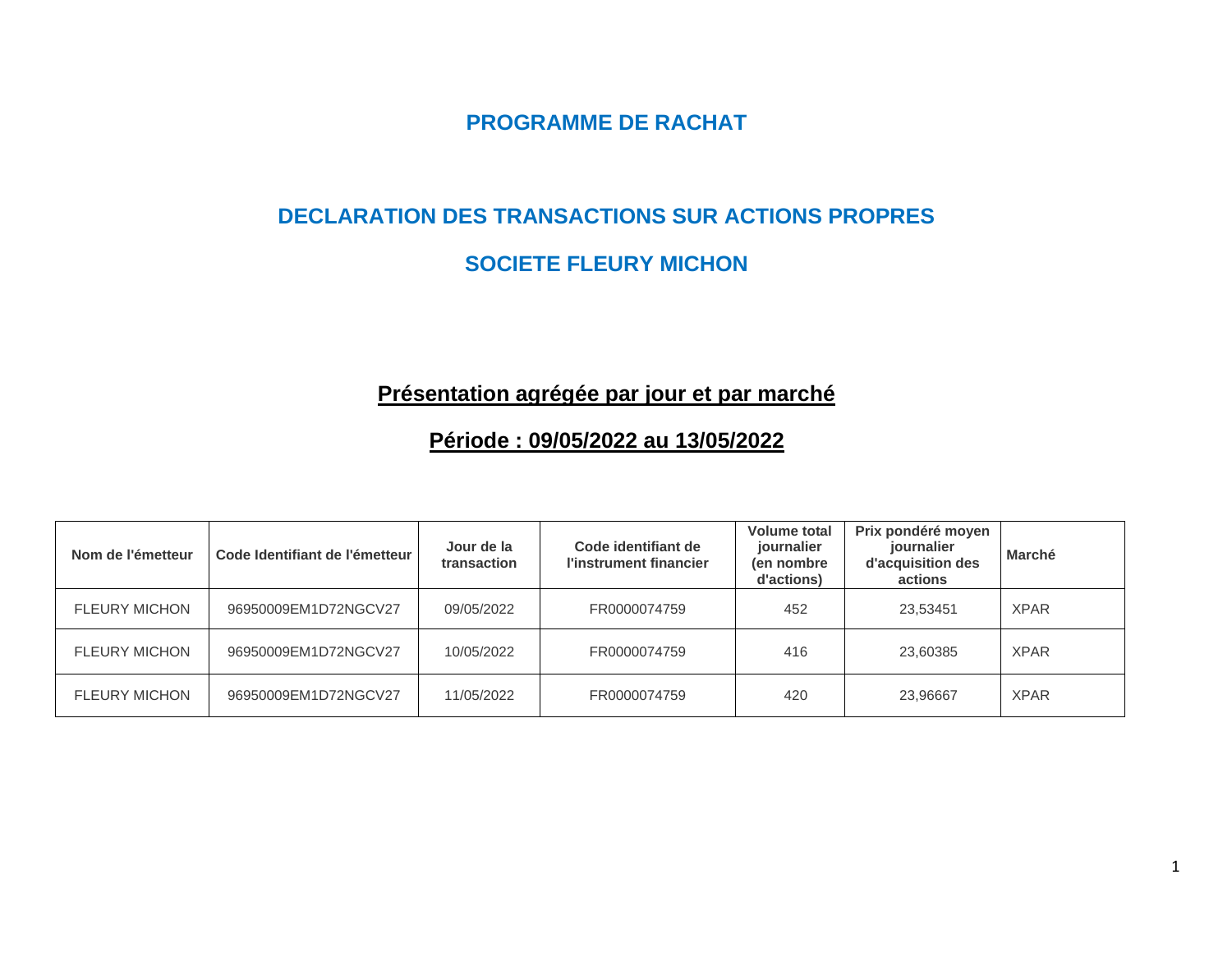# **Détail transaction par transaction**

| Nom de l'émetteur    | <b>Code Identifiant</b> | Nom du PSI                                       | <b>Code Identifiant PSI</b> | Jour/Heure de la<br>transaction | Code identifiant de<br>l'instrument financier | Prix<br>unitaire<br>(unité) | <b>Devise</b> | Quantite<br>achetée | Code<br>identifiant<br>Marché | Numéro de<br>référence de la<br>transaction | Objectif du rachat                           |
|----------------------|-------------------------|--------------------------------------------------|-----------------------------|---------------------------------|-----------------------------------------------|-----------------------------|---------------|---------------------|-------------------------------|---------------------------------------------|----------------------------------------------|
| <b>FLEURY MICHON</b> | 96950009EM1D72NGCV27    | <b>CREDIT INDUSTRIEL</b><br>ET COMMERCIAL        | N4JDFKKH2FTD8RKFXO39        | 09/05/2022 09:09:13             | FR0000074759                                  | 23.8                        | <b>EUR</b>    | 34                  | <b>XPAR</b>                   | 1110447-769b129                             | <b>FLEURY MICHON</b><br><b>STOCK OPTIONS</b> |
| <b>FLEURY MICHON</b> | 96950009EM1D72NGCV27    | <b>CREDIT INDUSTRIEL</b><br><b>ET COMMERCIAL</b> | N4JDFKKH2FTD8RKFXO39        | 09/05/2022 09:34:10             | FR0000074759                                  | 23,8                        | <b>EUR</b>    | 18                  | <b>XPAR</b>                   | 1110447-1025b129                            | <b>FLEURY MICHON</b><br><b>STOCK OPTIONS</b> |
| <b>FLEURY MICHON</b> | 96950009EM1D72NGCV27    | <b>CREDIT INDUSTRIEL</b><br><b>ET COMMERCIAL</b> | N4JDFKKH2FTD8RKFXO39        | 09/05/2022 09:34:10             | FR0000074759                                  | 23,7                        | <b>EUR</b>    | 29                  | <b>XPAR</b>                   | 1110447-1537b129                            | <b>FLEURY MICHON</b><br><b>STOCK OPTIONS</b> |
| <b>FLEURY MICHON</b> | 96950009EM1D72NGCV27    | <b>CREDIT INDUSTRIEL</b><br><b>ET COMMERCIAL</b> | N4JDFKKH2FTD8RKFXO39        | 09/05/2022 09:35:32             | FR0000074759                                  | 23,7                        | <b>EUR</b>    | 71                  | <b>XPAR</b>                   | 1110447-1793b129                            | <b>FLEURY MICHON</b><br><b>STOCK OPTIONS</b> |
| <b>FLEURY MICHON</b> | 96950009EM1D72NGCV27    | <b>CREDIT INDUSTRIEL</b><br><b>ET COMMERCIAL</b> | N4JDFKKH2FTD8RKFXO39        | 09/05/2022 10:51:23             | FR0000074759                                  | 23,6                        | <b>EUR</b>    | 79                  | <b>XPAR</b>                   | 1110447-2817b129                            | <b>FLEURY MICHON</b><br><b>STOCK OPTIONS</b> |
| <b>FLEURY MICHON</b> | 96950009EM1D72NGCV27    | <b>CREDIT INDUSTRIEL</b><br>ET COMMERCIAL        | N4JDFKKH2FTD8RKFXO39        | 09/05/2022 12:07:21             | FR0000074759                                  | 23,6                        | <b>EUR</b>    | 20                  | <b>XPAR</b>                   | 1110447-3073b129                            | <b>FLEURY MICHON</b><br><b>STOCK OPTIONS</b> |
| <b>FLEURY MICHON</b> | 96950009EM1D72NGCV27    | <b>CREDIT INDUSTRIEL</b><br><b>ET COMMERCIAL</b> | N4JDFKKH2FTD8RKFXO39        | 09/05/2022 13:46:16             | FR0000074759                                  | 23,6                        | <b>EUR</b>    | $\overline{1}$      | <b>XPAR</b>                   | 1110447-3329b129                            | <b>FLEURY MICHON</b><br><b>STOCK OPTIONS</b> |
| <b>FLEURY MICHON</b> | 96950009EM1D72NGCV27    | <b>CREDIT INDUSTRIEL</b><br>ET COMMERCIAL        | N4JDFKKH2FTD8RKFXO39        | 09/05/2022 13:47:39             | FR0000074759                                  | 23,5                        | <b>EUR</b>    | 100                 | <b>XPAR</b>                   | 1110447-4609b129                            | <b>FLEURY MICHON</b><br><b>STOCK OPTIONS</b> |
| <b>FLEURY MICHON</b> | 96950009EM1D72NGCV27    | <b>CREDIT INDUSTRIEL</b><br><b>ET COMMERCIAL</b> | N4JDFKKH2FTD8RKFXO39        | 09/05/2022 13:47:39             | FR0000074759                                  | 23,2                        | <b>EUR</b>    | 100                 | <b>XPAR</b>                   | 1110447-5889b129                            | <b>FLEURY MICHON</b><br><b>STOCK OPTIONS</b> |
| <b>FLEURY MICHON</b> | 96950009EM1D72NGCV27    | <b>CREDIT INDUSTRIEL</b><br><b>ET COMMERCIAL</b> | N4JDFKKH2FTD8RKFXO39        | 10/05/2022 10:08:13             | FR0000074759                                  | 23,6                        | <b>EUR</b>    | 39                  | <b>XPAR</b>                   | 1110447-513b130                             | <b>FLEURY MICHON</b><br><b>STOCK OPTIONS</b> |
| <b>FLEURY MICHON</b> | 96950009EM1D72NGCV27    | <b>CREDIT INDUSTRIEL</b><br><b>ET COMMERCIAL</b> | N4JDFKKH2FTD8RKFXO39        | 10/05/2022 10:22:31             | FR0000074759                                  | 23,6                        | <b>EUR</b>    | 30                  | <b>XPAR</b>                   | 1110447-769b130                             | <b>FLEURY MICHON</b><br><b>STOCK OPTIONS</b> |
| <b>FLEURY MICHON</b> | 96950009EM1D72NGCV27    | <b>CREDIT INDUSTRIEL</b><br>ET COMMERCIAL        | N4JDFKKH2FTD8RKFXO39        | 10/05/2022 11:04:31             | FR0000074759                                  | 23,6                        | <b>EUR</b>    | 16                  | <b>XPAR</b>                   | 1110447-1025b130                            | <b>FLEURY MICHON</b><br><b>STOCK OPTIONS</b> |
| <b>FLEURY MICHON</b> | 96950009EM1D72NGCV27    | <b>CREDIT INDUSTRIEL</b><br><b>ET COMMERCIAL</b> | N4JDFKKH2FTD8RKFXO39        | 10/05/2022 15:21:20             | FR0000074759                                  | 23,6                        | <b>EUR</b>    | 15                  | <b>XPAR</b>                   | 1110447-1281b130                            | <b>FLEURY MICHON</b><br><b>STOCK OPTIONS</b> |
| <b>FLEURY MICHON</b> | 96950009EM1D72NGCV27    | <b>CREDIT INDUSTRIEL</b><br><b>ET COMMERCIAL</b> | N4JDFKKH2FTD8RKFXO39        | 10/05/2022 15:21:20             | FR0000074759                                  | 23,6                        | <b>EUR</b>    | 100                 | <b>XPAR</b>                   | 1110447-1537b130                            | <b>FLEURY MICHON</b><br><b>STOCK OPTIONS</b> |
| <b>FLEURY MICHON</b> | 96950009EM1D72NGCV27    | <b>CREDIT INDUSTRIEL</b><br><b>ET COMMERCIAL</b> | N4JDFKKH2FTD8RKFXO39        | 10/05/2022 15:22:06             | FR0000074759                                  | 23,5                        | <b>EUR</b>    | 100                 | <b>XPAR</b>                   | 1110447-2049b130                            | <b>FLEURY MICHON</b><br><b>STOCK OPTIONS</b> |
| <b>FLEURY MICHON</b> | 96950009EM1D72NGCV27    | <b>CREDIT INDUSTRIEL</b><br>ET COMMERCIAL        | N4JDFKKH2FTD8RKFXO39        | 10/05/2022 16:37:45             | FR0000074759                                  | 23,7                        | <b>EUR</b>    | 116                 | <b>XPAR</b>                   | 1110447-4865b130                            | <b>FLEURY MICHON</b><br><b>STOCK OPTIONS</b> |
| <b>FLEURY MICHON</b> | 96950009EM1D72NGCV27    | <b>CREDIT INDUSTRIEL</b><br><b>ET COMMERCIAL</b> | N4JDFKKH2FTD8RKFXO39        | 11/05/2022 10:03:01             | FR0000074759                                  | 23.9                        | <b>EUR</b>    | 15                  | <b>XPAR</b>                   | 1110447-2305b131                            | <b>FLEURY MICHON</b><br><b>STOCK OPTIONS</b> |